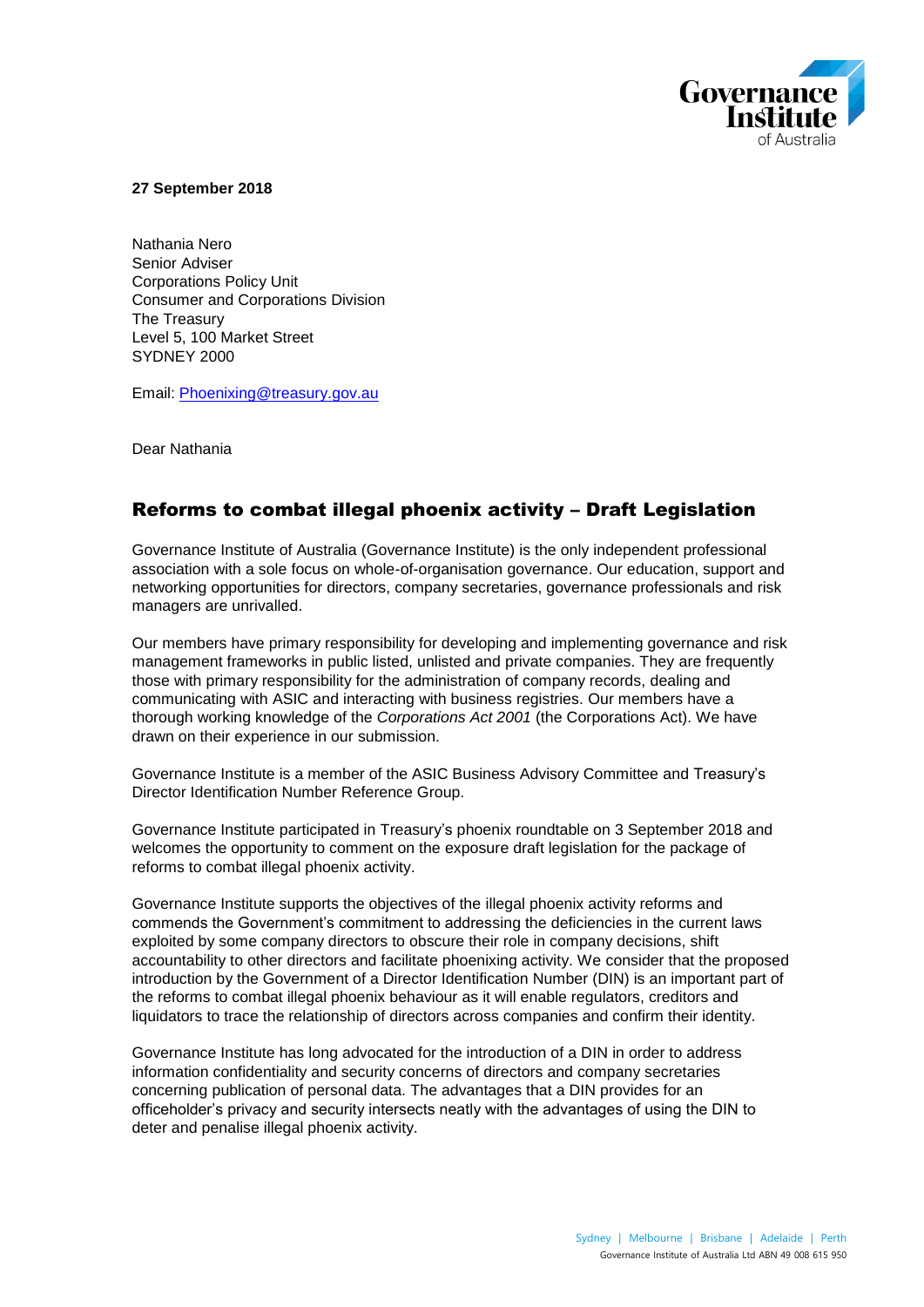We support the extension of the DIN regime to company secretaries and consider that the DIN will protect honest officeholders from the risk of identity theft and assaults on personal security. Our recommendations concerning the introduction of the DIN are contained in our submission to Treasury on the Modernising Business Registers Program dated 12 September 2018. Please let us know if you would like us to send you a copy of that submission.

Our members have drawn to our attention some issues in the exposure draft which could give rise to some unintended consequences. We make the following recommendations which we hope will assist Treasury in the efficient implementation of the reforms.

## Improving the accountability of resigning directors – preventing inappropriate backdating

Illegal phoenix operators exploit the current law by ensuring that the company (electronically or via paper copy, through an agent or directly) lodges the appropriate ASIC form noting a change of director, but the notice backdates the director's resignation so that the director cannot be held liable for offences committed after that time. In these cases, the phoenix operator seeks to shift accountability to a 'straw' director who may have no real involvement in the company or may be deceased or a fictitious person. The stated aim of the reform is to prevent directors backdating resignations to avoid liability for offending conduct, such as insolvent trading or transferring company assets to a phoenix company. We note that under the proposed law, if the resignation of a director is reported to ASIC more than 28 days after the purported resignation, the resignation takes effect from the day it is reported to ASIC.

We consider that the introduction of a DIN will go a long way towards solving the issue of 'straw' directors. In order to hold a position as a company director, a person will need to undertake an identity verification check. This should eliminate the appointment of dead or fictitious persons except in the most egregious cases of identity fraud. It will also emphasise to those applying for a directorship, the serious obligations of the role they are assuming.

We support provisions which counter the efforts of directors seeking to undertake phoenix activity. However, as currently drafted, all late lodgements of a director's resignation will be caught by the proposed changes to the Corporations Act.

Governance Institute does not condone breaches of the Corporations Act. The requirement to notify appointments and resignations of directors in a timely manner is underlined by the penalty provisions attaching to the section. However, we are aware of the realities of administering company records and understand that mistakes occur which lead to failures to notify appointments and resignations within the 28 day time period.

The proposed amendments to the Corporations Act will have the effect that notices of resignation of directors that are lodged outside the 28 day statutory period, due to an administrative or human error and with no intention of facilitating phoenixing activity, will be captured by the new provisions. This may give rise to unintended consequences.

#### **Example one**

Consider the case of a sale of a company with a settlement date of 30 June. The parties have chosen the 30 June settlement date for many reasons, such as taxation, accounting and payroll. After settlement, control of the company transfers to the new owners. The outgoing company secretary or solicitor would be responsible for undertaking certain administrative tasks arising from the transfer, including notification of resignation of the outgoing directors, effective as at 30 June.

If for some, unforeseen circumstance (such as human error, illness etc), the notification of resignation is lodged more than 28 days after the effective date, (say on 1 August) under the current law, the late lodgement will attract a late fee and the effective date of the outgoing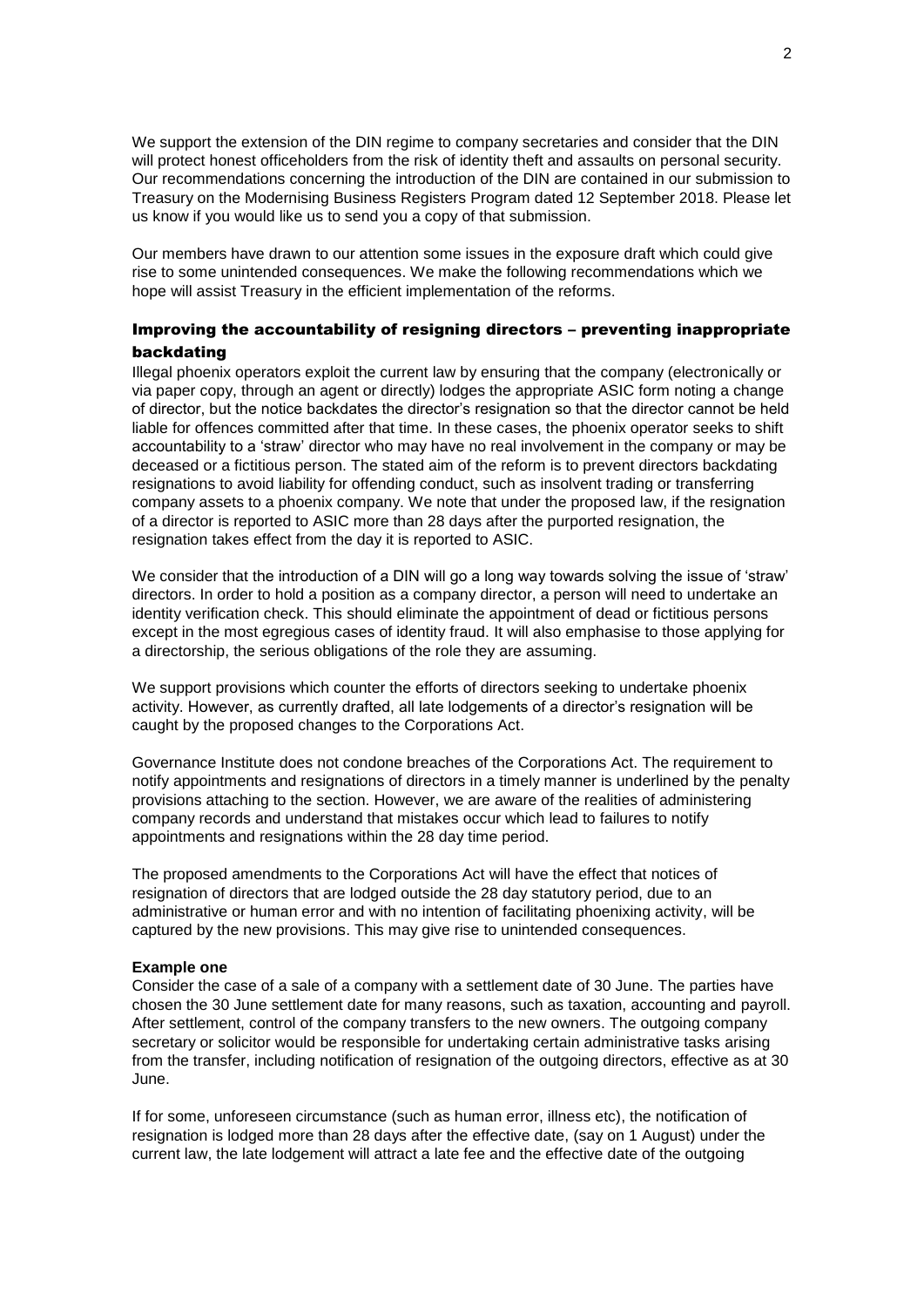director's resignation will then be recorded in the ASIC register as 30 June, which reflects the reality of the transaction.

Under the new provisions, the late lodgement will result in the effective date of the outgoing directors' resignations being recorded as 1 August. This does not accurately reflect the reality of the transaction or who controls the company and will result in the outgoing directors being liable for the acts of the company's new directors until their effective resignation date. While we understand that this is the intention of the amendment, if the outgoing company directors are not involved in illegal phoenix activity, changing the date of their resignation will be for no purpose.

#### **Example two**

Another issue which our members encounter, is when they are called in to 'tidy up' a company which has been the subject of poor record keeping and resignations and appointments have not been notified to ASIC. In these cases, appointments and resignations are notified to ASIC consistent with company records such as board minutes, letters of appointment and resignation etc. Under the proposed provisions, the ASIC register will be inconsistent with the company records and will not reflect reality.

Thus, human errors which have no malicious intent, will result in considerable administrative and legal consequences.

We acknowledge that there is provision for application to be made to ASIC or the court to backdate a resignation lodged after the 28 day period, but consider that this to be a very time consuming and expensive option and query whether this is the best use of the time and resources of the courts and the regulator. We note from Treasury's June 2018 Modernising Business Registers Program paper that there are currently 2.5 million registered companies on the ASIC register and that the register processes over 2.9 million updates per year. The court system and ASIC will become overwhelmed if only a small percentage of these updates result in an application to ASIC or the courts for a backdating of a resignation.

**Governance Institute recommends** that rather than apply backdating prevention provisions which capture all late notifications of director's resignation, the amendments be tailored so that they only apply to situations which the Government is seeking to cover ie directors who backdate their resignations to avoid liability for insolvent trading or to facilitate phoenixing activity.

If a company goes into administration and there is evidence of phoenixing activity having taken place, a liquidator should be able to look back and investigate if a previous director has lodged a resignation that has been backdated. The liquidator should have the power to apply to set aside the date of resignation and pursue the relevant director who has backdated their resignation. The relevant period could be the relation back period for preference payments. We consider that a more targeted approach to the issue will reduce the unintended consequences which would otherwise occur.

#### Preventing the abandonment of companies

Governance Institute supports the abandonment prevention provisions in the exposure draft.

**Governance Institute recommends** that the Government consider a carve-out for unusual circumstances when a fellow director becomes disqualified by becoming bankrupt, of unsound mind or dies.

### Related creditor voting rights

Governance Institute supports the amendments limiting related creditors' voting rights to the value of the consideration paid for an assigned debt, rather that its original value, when